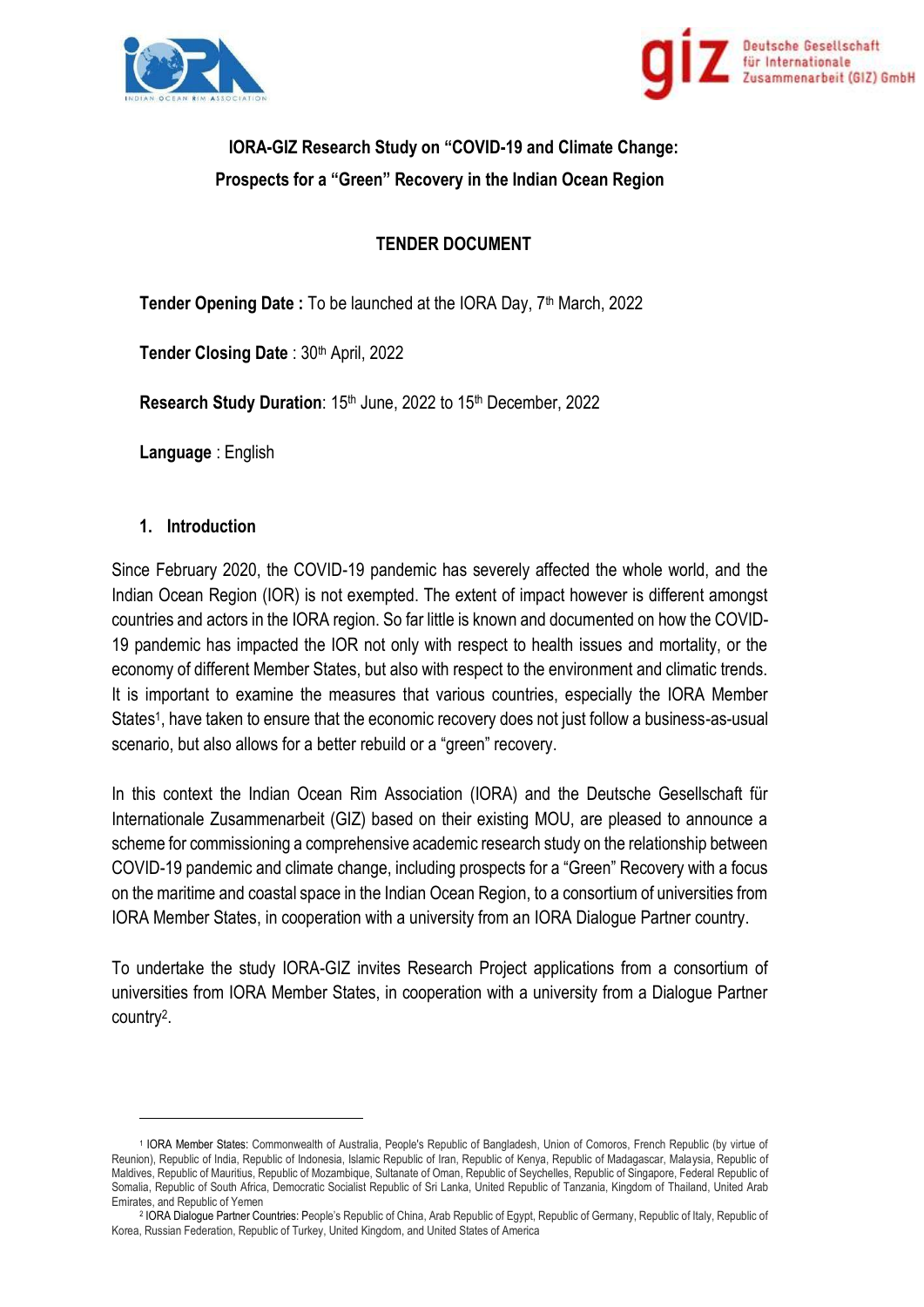



### **2. About the Research Project**

The objective of the Research Project is to strengthen the IORA in the area of Blue Economy, with a focus on the nexus between climate change and security. The project should serve to introduce new IORA mechanisms for regional cooperation and strengthen the institutional research capacity and coordination on Blue Economy related issues.

For conducting the research study, a lumpsum amount of one hundred thirty thousand Euros ( $\epsilon$ 130,000) is offered and will be awarded on a competitive basis.

The *duration* of the project is time bound for a period of 6 months. IORA–GIZ would require a lead time of six weeks from the closing date of the tender for consideration of the proposals received, until the award and signature of the contract between the IORA Secretariat and the Lead University Consortium representative. With this, the actual research is envisaged to be conducted from 15<sup>th</sup> June, 2022 to 15th December, 2022.

#### **3. Research Topics**

The research study should, as much as possible, cover the following *areas of research*:

#### **Socio-Economic Aspects:**

- a. Socio-economic effects of COVID-19 on households (such as purchase of basic food items; access to medical treatment, access to home-based education, reduction in income, unemployment rate, and number of economically inactive individuals) before and after restrictions imposed due to the pandemic.
- b. Sustainable consumption and production: Sustainable consumption and production provide the overarching framework for transition to a cleaner, greener, low-carbon and inclusive development model. By adopting sustainable consumption and production trends, countries can pave the way for economic recovery based on innovative and green economy policies and business models. At the same time, they can accelerate the structural shift of resource- and carbon-intensive sectors onto greener trajectories, advancing the transition towards a greener and more resilient economy.
- c. Agriculture –The Covid-19 and the resulting nationwide restrictions in many countries have highlighted the importance of local food security aspects. Therefore, the study could focus on the need and potential to revalorize agricultural practices at household level and requirement for sustained food security.
- d. Tourism Industry green technology innovation value chain, including the consideration of options for carbon off-setting of flights and cruise tourism.
- e. Energy generation and use.
- f. Volumes and management of wastes.

#### **Natural Environment:**

- a. Air quality and health (ambient air quality monitoring and incidence of respiratory diseases)
- b. Water quality of rivers and coastal waters, including mineral particulates of the coastal waters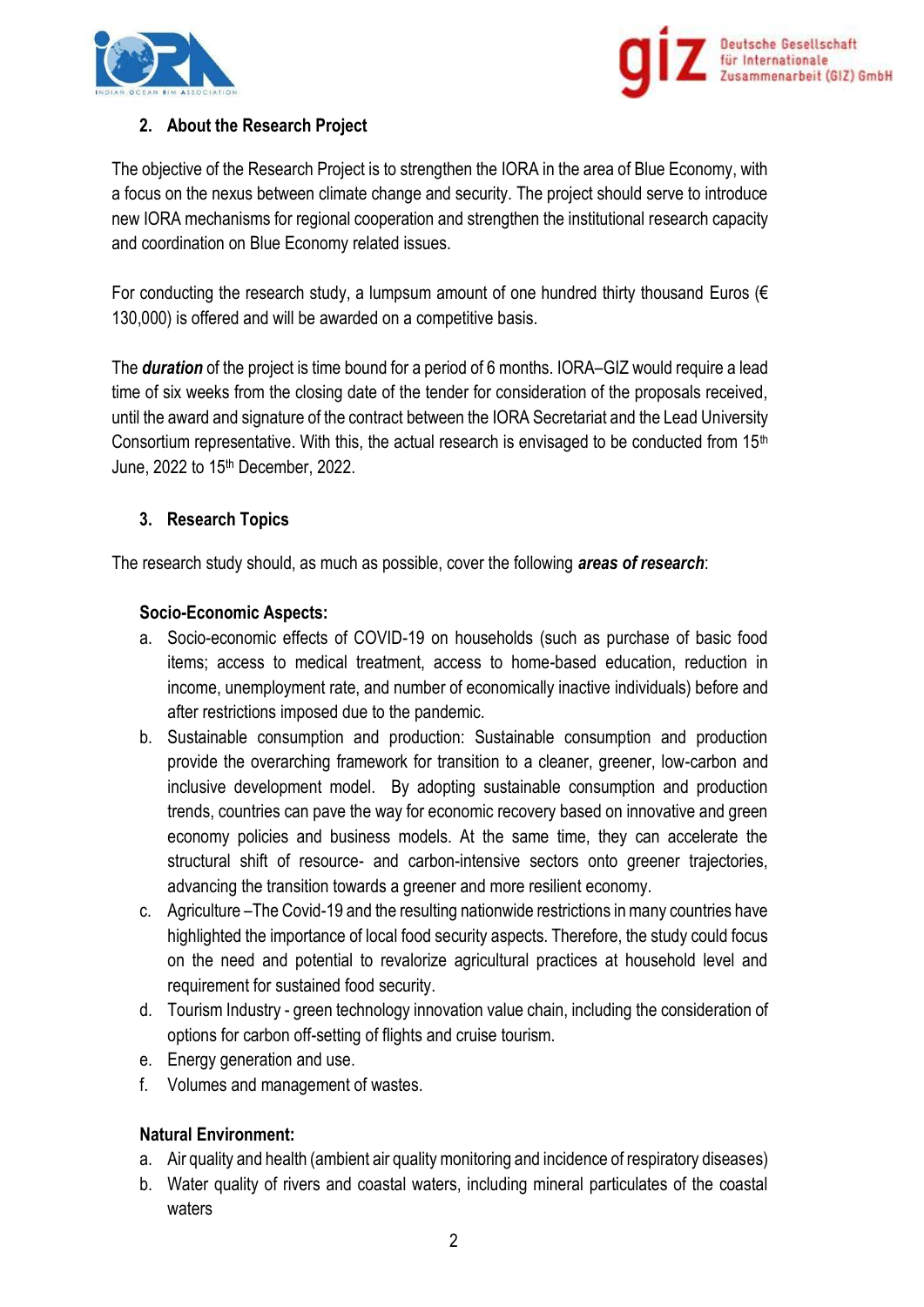



- c. Wildlife and biodiversity
- d. Ecosystem Health
- e. Deforestation / reforestation of forest areas, including mangroves.

#### **Overall impacts on climate change and opportunities for solutions**

- a. Carbon emissions and trend projections;
- b. Possibilities and prospects for mitigation measures, including carbon sequestration at the local, national, and regional level;
- c. Possibilities and prospects for adaptation measures, including nature-based solutions for coastal risk reduction; and
- d. Investment needs and opportunities to conduct key climate change actions in the post COVID-19 era and in the context of the implementation phase of the Paris Agreement, including investments in skills and innovation (e.g. measures focused on training on skill development and on innovation that can drive sustainable job creation, notably in industries likely to be negatively affected, to ensure a "just transition").

The *key questions* that the study is expected to cover are:

- a. What are climate-change related factors that are promoting the spread of a pandemic?
- b. What were the climate-change and environment related impacts resulting from the COVID-19 measures taken by the governments of the IORA Member States?
- c. What are the prospects for a greener socio-economic recovery, or a "blue" recovery, of IORA Member States?
- d. What has been the impact of the COVID-19 Pandemic on consumption and production patterns? The research should establish the link between the impact of the COVID-19 Pandemic and consumption and production patterns. The COVID-19 pandemic has led to a change in behavior highlighting the fragility and vulnerability of value chains. Lockdowns and limited outings have seriously restrained consumption trends with people consuming differently and starting agricultural production for home consumption.

## **4. Eligibility**

- a. The Consortium of universities applying for the tender should consist of not less than three universities from within the region (IORA Member States). Of these at least one should be from a Member State from among the Least Developed Countries (LDC)<sup>3</sup> or a Small Island Developing State (SIDS)<sup>4</sup> .
- b. The consortium should include a university from a Dialogue Partner country, which may include Germany.
- c. The universities of the Consortium must be recognized by the government of the respective Member State or Dialogue Partner and should have well-established research support system for carrying out basic and scientific research.
- d. The universities should have prior research experience in the field of maritime studies in the Indian Ocean Region, especially Blue Economy.

<sup>3</sup> LDCs: People's Republic of Bangladesh, Union of Comoros, Republic of Madagascar, Republic of Mozambique, Federal Republic of Somalia, United Republic of Tanzania, and Republic of Yemen

<sup>&</sup>lt;sup>4</sup> SIDS: Union of Comoros, Republic of Maldives, Republic of Mauritius, Republic of Singapore, and Republic of Seychelles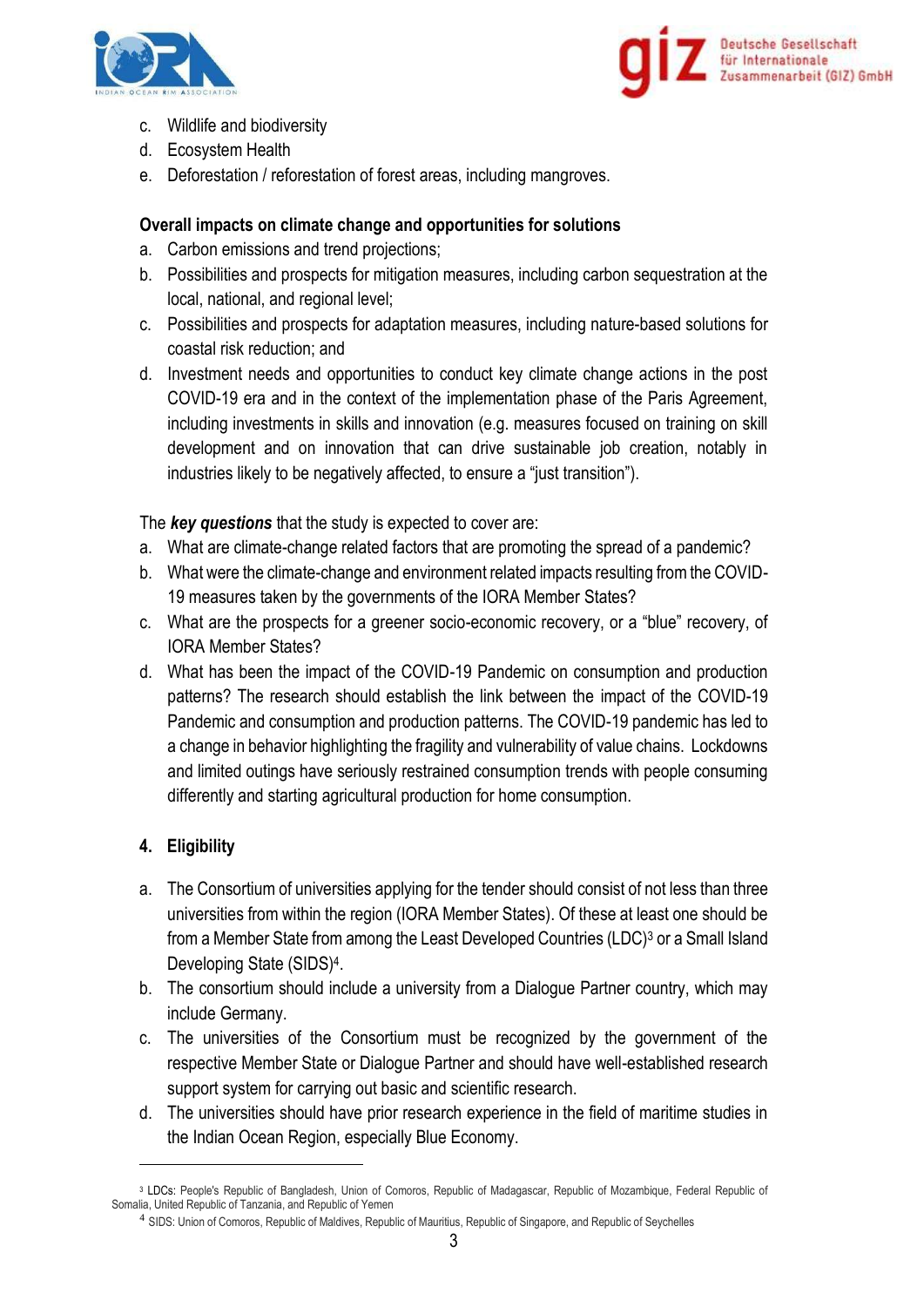



### **5. Guidelines for the Research Project Application**

The research project application should elaborate on the following:

- a. Presentation of the Consortium, including division of tasks and responsibilities;
- b. Outline on the research topics, their significance, research questions, and the methodology to be adopted to undertake the study, with a timeline;
- c. The degree to which the study will cover how many and which of the Member States, as well as the topics of the study outlined above;
- d. The lead/focal point of the research project and the team members including their CVs. (The key researcher of each consortium partner to be involved in the project should hold a PhD or equivalent degree with experience in the area);
- e. The inclusion of early career researchers (including Master level students or PhD candidates) in the research teams is encouraged; and
- f. Proposed Budget distribution among the consortium partners in line with the distribution of tasks and responsibilities as per para. 7 below.

The text of the application outline should not exceed 5 pages (A4 with font size 12 and line spacing of 1 - 1.5), with 3 pages per CV of key researchers, plus maps or graphs as Annexures.

#### **6. Evaluation Criteria and Process**

The Evaluation Committee will be led by the Chair of the Indian Ocean Rim Academic Group (IORAG) and will include academics and representatives with work or research experience on climate change in the region as voting members. To avoid conflict of interests, the members of the evaluation committee cannot be attached to a university which is participating in any of the consortia applying. The IORA Secretariat will act as Secretary to the Committee and GIZ as advisor, both with no voting rights.

The criteria to be applied by the evaluation committee (attached as Annexure A) for the selection of the preferred bidding consortium are the following (with maximum scores, up to 100 in total):

|    | a. Prerequisite: formal composition of the Consortium                               |     |  |
|----|-------------------------------------------------------------------------------------|-----|--|
|    | in accordance with the eligibility criteria outlined above                          | 0   |  |
|    | b. Geographical coverage of IORA Member States, including LDC/SIDS                  | 20. |  |
|    | c. Coverage of research questions                                                   | 20  |  |
|    | d. Methodology and research approach proposed                                       | 20  |  |
|    | e. CV of the lead/focal point researcher                                            | 10  |  |
|    | f. CVs of the key researchers of the other universities                             | 20  |  |
| q. | Inclusion of early career researchers, Master level students, and PhD candidates 10 |     |  |

The evaluation committee will select the winning consortium based on the highest average scores for the evaluation criteria specified above, with the consortium with the second highest scores as alternative.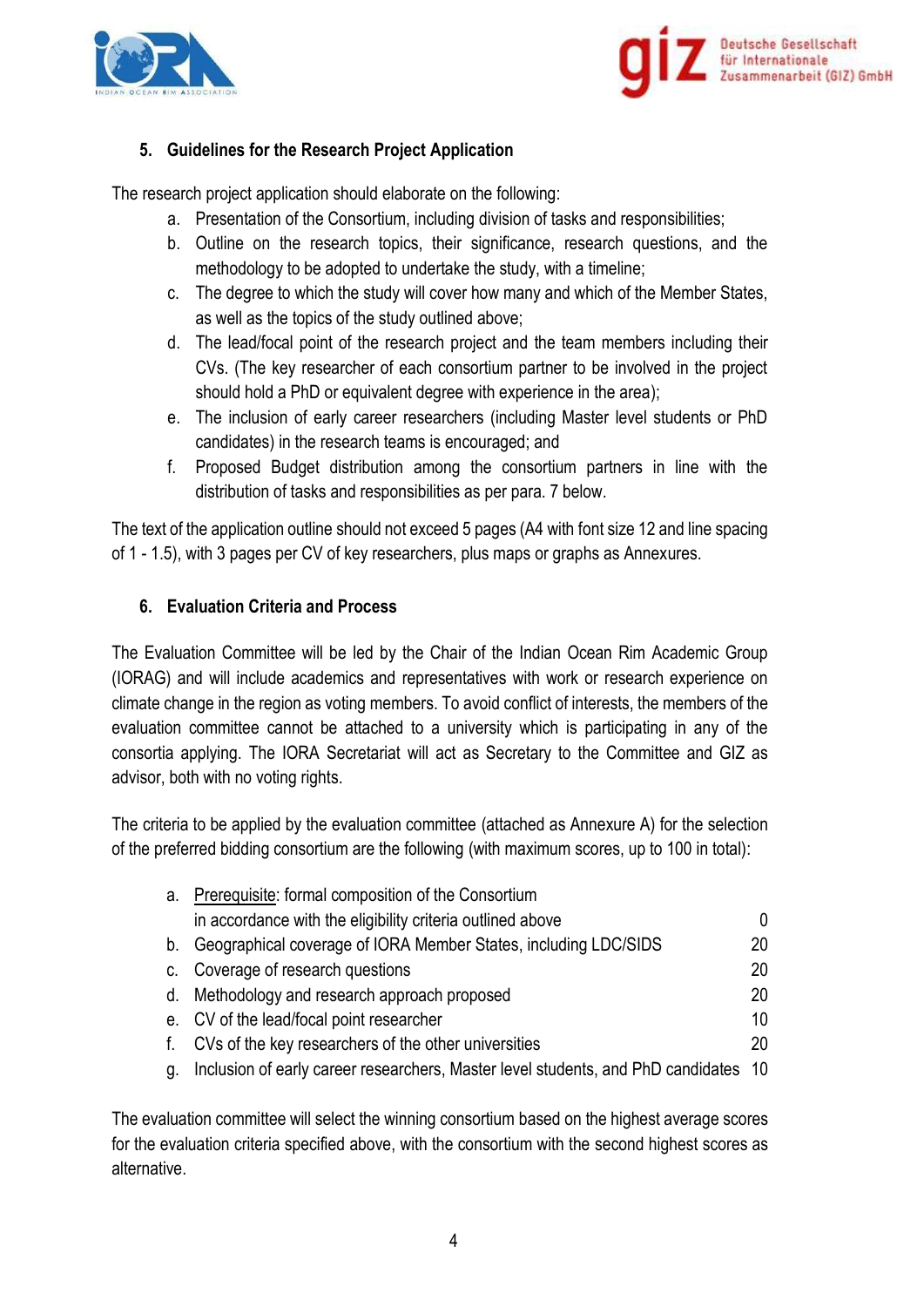



#### **7. Deliverables and Disbursement of Funds**

The research teams from the selected university consortium will be responsible for the actual undertaking of the study, as well as the presentation of the approach and findings. The study will be funded by the Dialogue Partner Germany through a Financing Contribution Agreement between GIZ and the IORA Secretariat - still subject to the extension of the cooperation project (suspense clause). The IORA Secretariat will manage the funds and will make the disbursement of tranches in accordance with the submission of specific deliverables, as follows:

- a. Upon evaluation and signing of the contract with the Secretariat, the selected consortium will receive 20% of the overall contract amount as a compensation for submitting the winning proposal which will be disbursed in full to the consortium lead, to be forwarded to the other consortium members in line with the agreed upon budget distribution.
- b. Four weeks after signing the contract, the consortium will submit an *inception report* on the foreseen implementation of the study, which will be presented and discussed at an initial 'research validation virtual workshop' with the evaluation committee. Upon acceptance of this report by the evaluation committee, another 30% of the overall amount will be disbursed.
- c. The *draft final report* shall be provided to the IORA Secretariat after another 4 months. Upon its submission and preliminary acceptance by the evaluation committee, another 30% of the contract amount will be disbursed.
- d. Upon incorporation of comments and presentation of the *final report* in an IORA workshop in-person (if possible), tentatively 6 months after the start of the project, the final tranche of 20% will be paid.
- e. The costs for the special IORA Workshop on the research results will be funded separately under the German – IORA partnership. They are not part of the contractual obligations of the successful consortium.

#### **8. Submission of the Proposal:**

Interested universities should register with the IORA Secretariat until 25<sup>th</sup> March, 2022, by mail to the following email addresses: hg@iora.int and copied to [gareth.rees@iora.int](mailto:gareth.rees@iora.int) and [Kritika.nuckchady@iora.int.](mailto:Kritika.nuckchady@iora.int) This expression of interest should mention the official name of the University, country, and full name, title, and email address of the designated lead researcher for this university. While this registration is not a prerequisite for participating in the tender, it will be used for further communication and information on the ongoing tender. The list of universities who have expressed their interest until this date will also be communicated to all registered universities by email, and may thereby help to form balanced consortia.

Any questions with respect to the ongoing tender must be sent by email before 8<sup>th</sup> April, 2022, to the addresses specified above. Without naming the author of the question, all questions will be answered in writing, with answers sent to all registered universities by 20<sup>th</sup> April, 2022.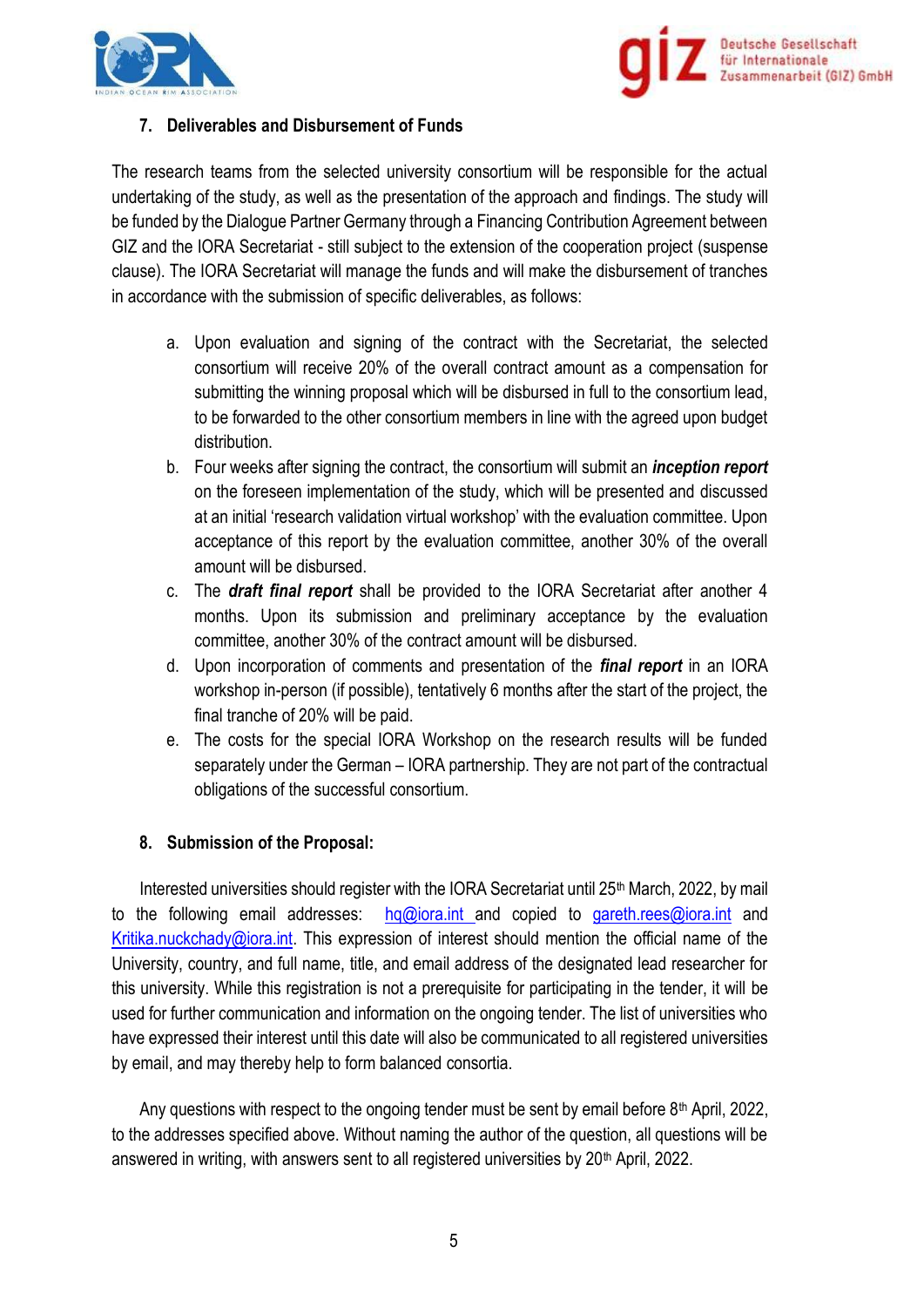



The consortia of universities must submit their research project application as a single consolidated PDF file, including a scanned submission letter with the signatures of the representatives of all consortium partners, at the latest by 30<sup>th</sup> April, 2022, to the following email addresses: [hq@iora.int](mailto:hq@iora.int) and copied to [gareth.rees@iora.int](mailto:gareth.rees@iora.int) and [Kritika.nuckchady@iora.int](mailto:Kritika.nuckchady@iora.int).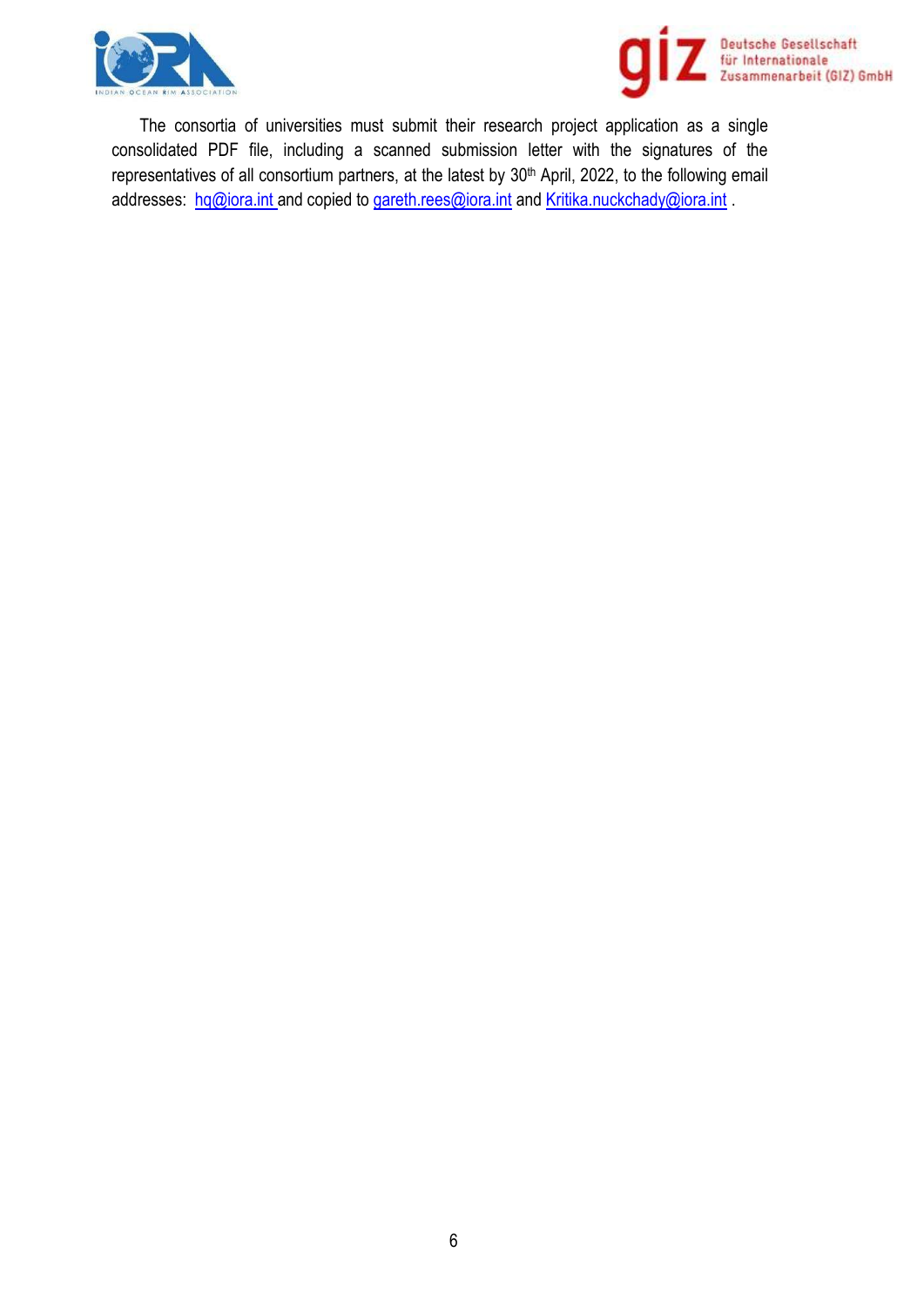



# **ANNEXURE A: Explications on Evaluation Criteria:**

| <b>Item</b>    | Category                                                                                                                                                                                    | <b>Score</b> | <b>Evaluation criteria guidelines</b>                                                                                                                                                                                                                                                                                                                                                                                                                                                                                                                                                                                               |
|----------------|---------------------------------------------------------------------------------------------------------------------------------------------------------------------------------------------|--------------|-------------------------------------------------------------------------------------------------------------------------------------------------------------------------------------------------------------------------------------------------------------------------------------------------------------------------------------------------------------------------------------------------------------------------------------------------------------------------------------------------------------------------------------------------------------------------------------------------------------------------------------|
| a.             | Prerequisite: formal composition<br>of<br>the<br>Consortium in accordance with the eligibility<br>criteria - If any criteria are not met, the<br>application will not be further evaluated. | 0            | Not less than three universities from within the region (IORA Member States).<br>At least one Least Developed Countries (LDC) or a Small Island Developing<br>State (SIDS).<br>Should include a university from a Dialogue Partner country.<br>Universities of the Consortium are recognized by their respective<br>governments.<br>The universities have a well-established research support system for carrying<br>out basic and scientific research.<br>Universities, especially the lead university, have prior research experience in<br>the field of maritime studies in the Indian Ocean Region, especially Blue<br>Economy. |
| b <sub>1</sub> | Geographical coverage of IORA Member States,<br>including LDC/SIDS                                                                                                                          | 20           | Minimum requirement: The geographical scope of the study must focus on<br>not less than three IORA Member States.                                                                                                                                                                                                                                                                                                                                                                                                                                                                                                                   |
| C.             | Coverage of research questions                                                                                                                                                              | 20           | Soundness of research premise and degree of innovative thinking in the<br>approach.<br>Clear objectives to address a well-defined problem statement aligned with<br>indicated research focus area, and aligned to the Blue Economy.                                                                                                                                                                                                                                                                                                                                                                                                 |